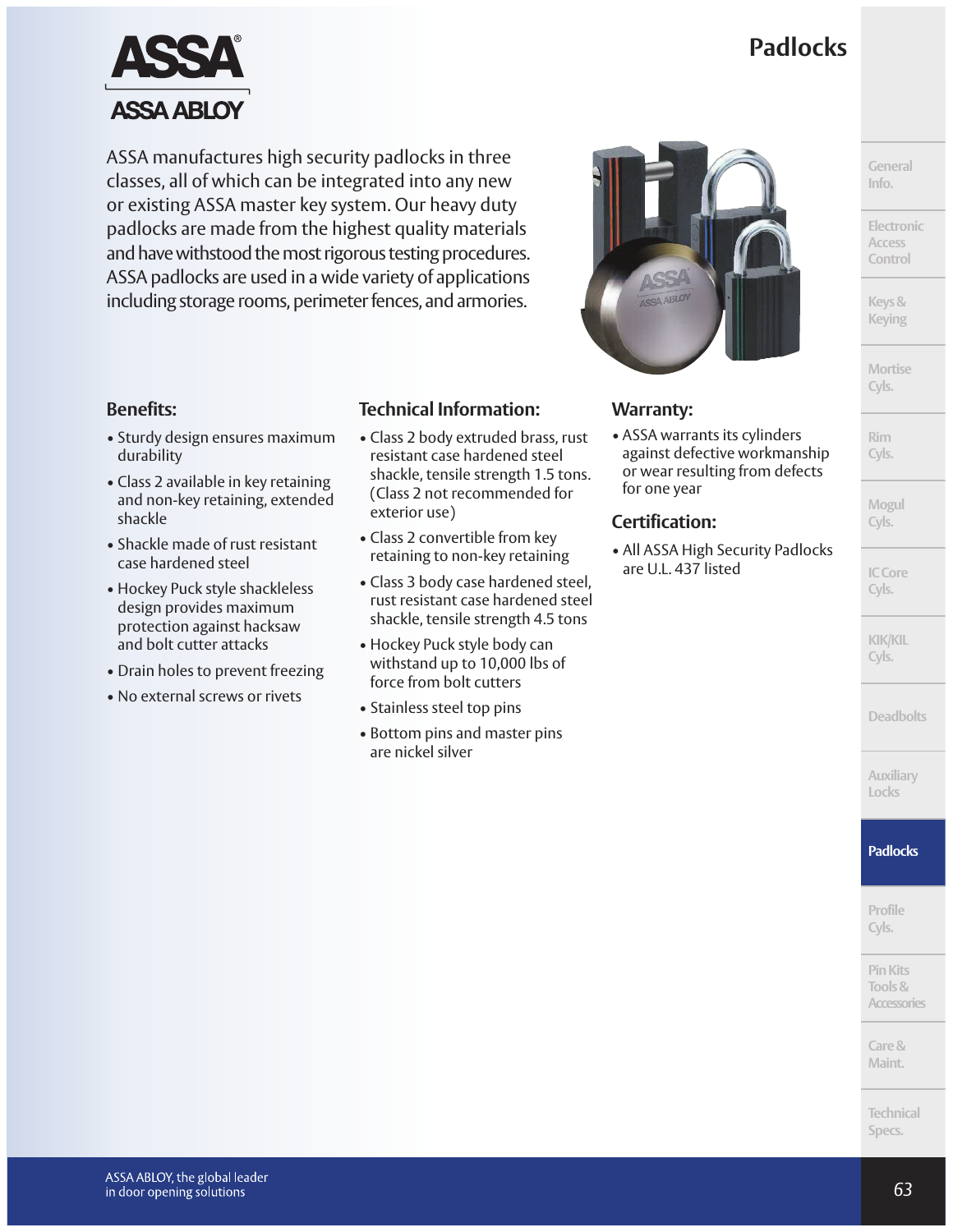## **Padlocks Exploded View**



**General Info.**

**Cyls.**



#### **#2 Padlock #2 Shrouded Padlock**



#### **#3 Padlock #4-5 Padlock**



**Maint.**

**Technical Specs.**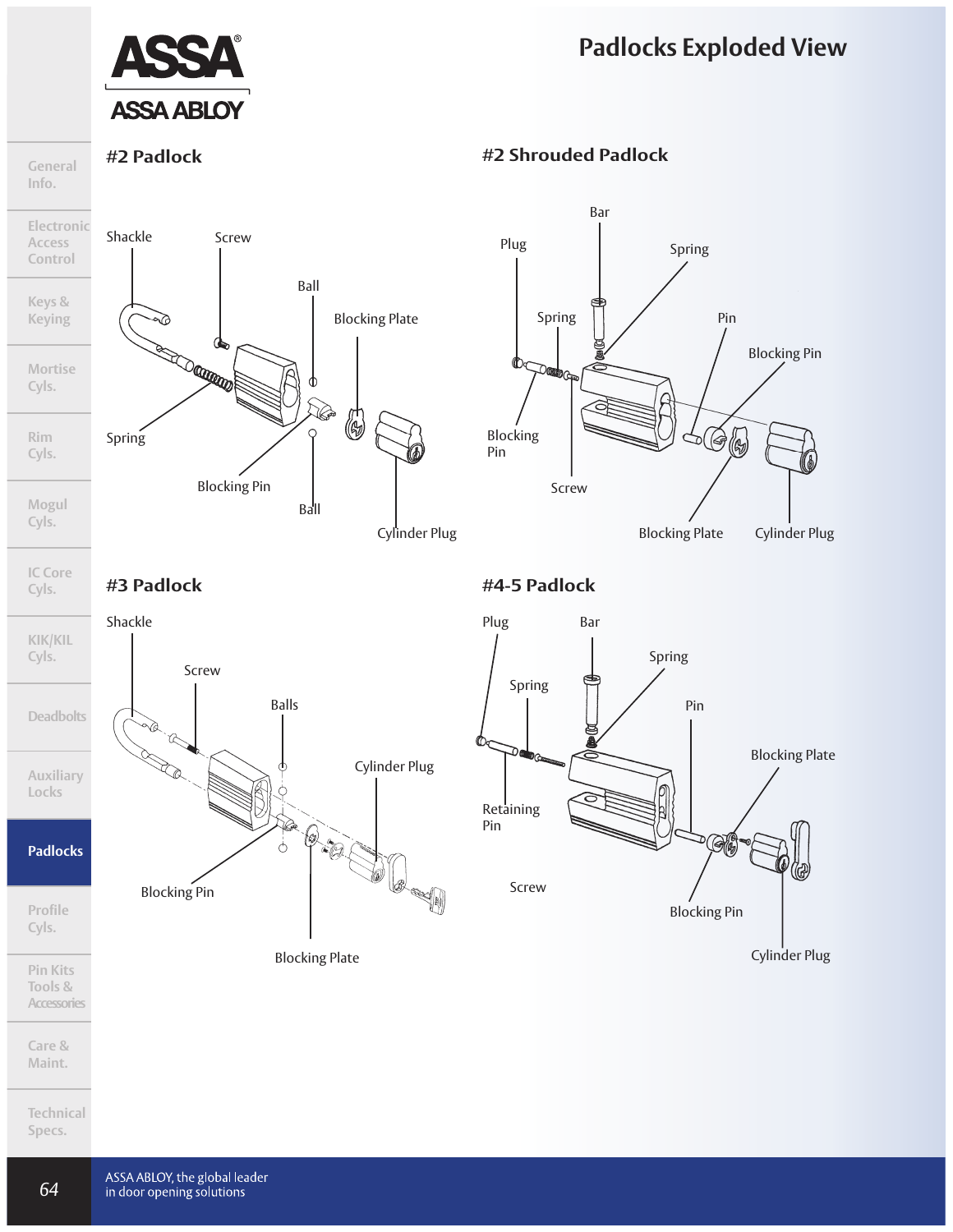

– Twin Maximum available with CLIQ™ Technology. Example: 88191B x **CLIQ** x 626 x Sidebar x Comp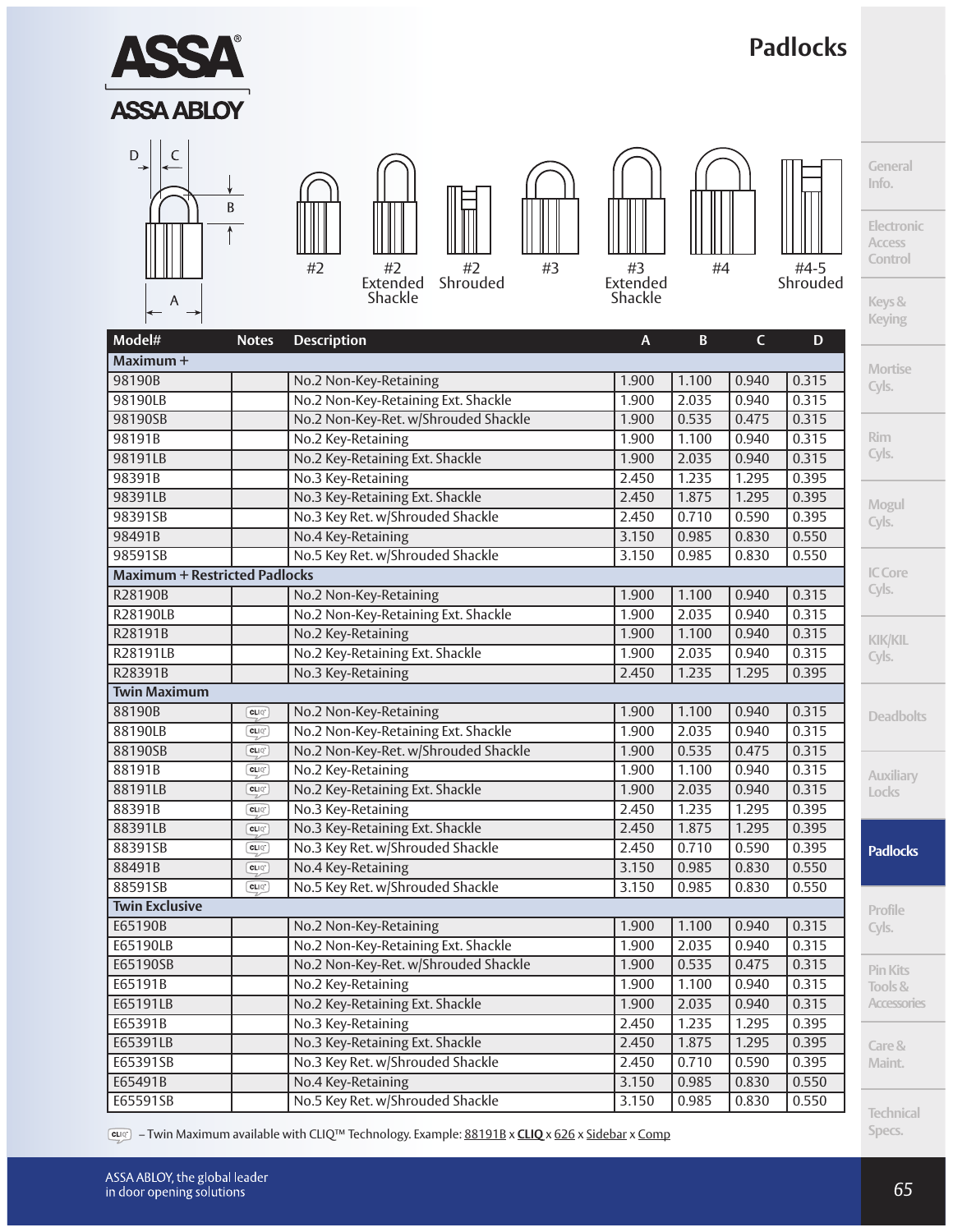

# **Padlocks**

**General Info.**

**Electronic Access Control**

**Keys & Keying**

**Mortise Cyls.**

**Rim Cyls.**

**Mogul**

**Cyls.**

**IC Core Cyls.**

**KIK/KIL Cyls.**

**Deadbo** 

**Auxilia** 

**Locks**

**Padlock** 

**Profile Cyls.**

**Pin Kits Tools & Accessor** 

**Care & Maint.**

**Technical Specs.**



 $\mathsf A$ 



Extended Shackle Shrouded

#2





Extended Shackle



#4-5 Shrouded

| Model#                    | <b>Notes</b> | <b>Description</b>                   | $\overline{A}$ | B.    | $\mathsf{C}$ | D     |
|---------------------------|--------------|--------------------------------------|----------------|-------|--------------|-------|
| <b>Twin 6000 Classic</b>  |              |                                      |                |       |              |       |
| 65190B                    |              | No.2 Non-Key-Retaining               | 1.900          | 1.100 | 0.940        | 0.315 |
| 65190LB                   |              | No.2 Non-Key-Retaining Ext. Shackle  | 1.900          | 2.035 | 0.940        | 0.315 |
| 65190SB                   |              | No.2 Non-Key-Ret. w/Shrouded Shackle | 1.900          | 0.535 | 0.475        | 0.315 |
| 65191B                    |              | No.2 Key-Retaining                   | 1.900          | 1.100 | 0.940        | 0.315 |
| 65191LB                   |              | No.2 Key-Retaining Ext. Shackle      | 1.900          | 2.035 | 0.940        | 0.315 |
| 65391B                    |              | No.3 Key-Retaining                   | 2.450          | 1.235 | 1.295        | 0.395 |
| 65391LB                   |              | No.3 Key-Retaining Ext. Shackle      | 2.450          | 1.875 | 1.295        | 0.395 |
| 65391SB                   |              | No.3 Key Ret. w/Shrouded Shackle     | 2.450          | 0.710 | 0.590        | 0.395 |
| 65491B                    |              | No.4 Key-Retaining                   | 3.150          | 0.985 | 0.830        | 0.550 |
| 65591SB                   |              | No.5 Key Ret. w/Shrouded Shackle     | 3.150          | 0.985 | 0.830        | 0.550 |
| Twin V-10                 |              |                                      |                |       |              |       |
| V65190B                   |              | No.2 Non-Key-Retaining               | 1.900          | 1.100 | 0.940        | 0.315 |
| <b>V65190LB</b>           |              | No.2 Non-Key-Retaining Ext. Shackle  | 1.900          | 2.035 | 0.940        | 0.315 |
| V65190SB                  |              | No.2 Non-Key-Ret. w/Shrouded Shackle | 1.900          | 0.535 | 0.475        | 0.315 |
| V65191B                   |              | No.2 Key-Retaining                   | 1.900          | 1.100 | 0.940        | 0.315 |
| V65191LB                  |              | No.2 Key-Retaining Ext. Shackle      | 1.900          | 2.035 | 0.940        | 0.315 |
| V65391B                   |              | No.3 Key-Retaining                   | 2.450          | 1.235 | 1.295        | 0.395 |
| V65391LB                  |              | No.3 Key-Retaining Ext. Shackle      | 2.450          | 1.875 | 1.295        | 0.395 |
| V65391SB                  |              | No.3 Key Ret. w/Shrouded Shackle     | 2.450          | 0.710 | 0.590        | 0.395 |
| V65491B                   |              | No.4 Key-Retaining                   | 3.150          | 0.985 | 0.830        | 0.550 |
| V65591SB                  |              | No.5 Key Ret. w/Shrouded Shackle     | 3.150          | 0.985 | 0.830        | 0.550 |
| <b>600 Series Classic</b> |              |                                      |                |       |              |       |
| 6190B                     |              | No.2 Non-Key-Retaining               | 1.900          | 1.100 | 0.940        | 0.315 |
| 6190LB                    |              | No.2 Non-Key-Retaining Ext. Shackle  | 1.900          | 2.035 | 0.940        | 0.315 |
| 6190SB                    |              | No.2 Non-Key-Ret. w/Shrouded Shackle | 1.900          | 0.535 | 0.475        | 0.315 |
| 6191B                     |              | No.2 Key-Retaining                   | 1.900          | 1.100 | 0.940        | 0.315 |
| 6191LB                    |              | No.2 Key-Retaining Ext. Shackle      | 1.900          | 2.035 | 0.940        | 0.315 |
| 6391B                     |              | No.3 Key-Retaining                   | 2.450          | 1.235 | 1.295        | 0.395 |
| <b>Twin Pro</b>           |              |                                      |                |       |              |       |
| 61190B                    |              | No.2 Non-Key-Retaining               | 1.900          | 1.100 | 0.940        | 0.315 |
| 61190LB                   |              | No.2 Non-Key-Retaining Ext. Shackle  | 1.900          | 2.035 | 0.940        | 0.315 |
| 61190SB                   |              | No.2 Non-Key-Ret. w/Shrouded Shackle | 1.900          | 0.535 | 0.475        | 0.315 |
| 61191B                    |              | No.2 Key-Retaining                   | 1.900          | 1.100 | 0.940        | 0.315 |
| 61191LB                   |              | No.2 Key-Retaining Ext. Shackle      | 1.900          | 2.035 | 0.940        | 0.315 |
| 61391B                    |              | No.3 Key-Retaining                   | 2.450          | 1.235 | 1.295        | 0.395 |
| 61391LB                   |              | No.3 Key-Retaining Ext. Shackle      | 2.450          | 1.875 | 1.295        | 0.395 |
| 61391SB                   |              | No.3 Key Ret. w/Shrouded Shackle     | 2.450          | 0.710 | 0.590        | 0.395 |
| 61491B                    |              | No.4 Key-Retaining                   | 3.150          | 0.985 | 0.830        | 0.550 |
| 61591SB                   |              | No.5 Key Ret. w/Shrouded Shackle     | 3.150          | 0.985 | 0.830        | 0.550 |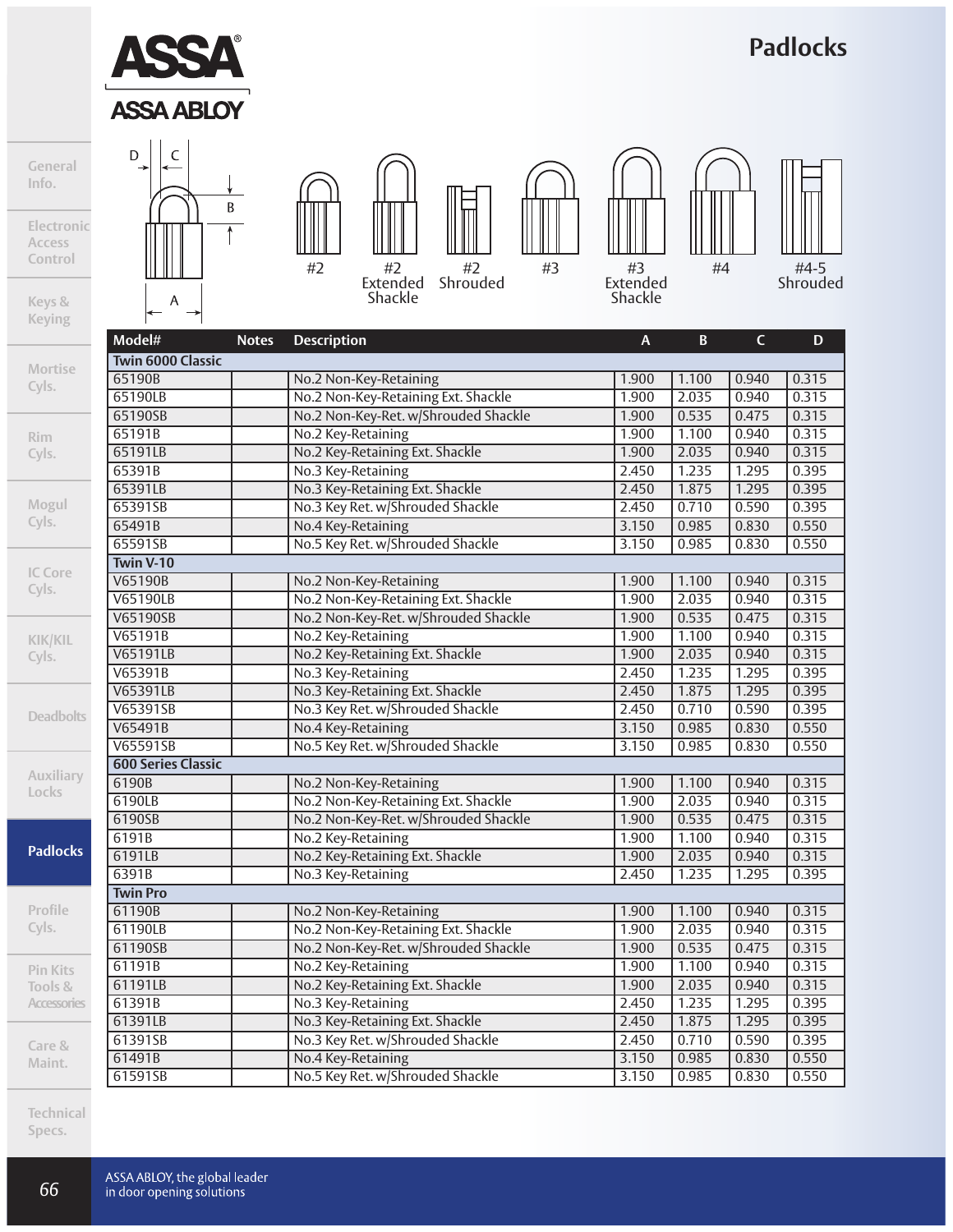

## **Padlock Cylinders Only**

| <b>QUIVER CYBILIGETS OTHY</b> |                                                                 |                                |                   |
|-------------------------------|-----------------------------------------------------------------|--------------------------------|-------------------|
| Model#                        | <b>Notes</b>                                                    | <b>Description</b>             | Info.             |
| l Maximum +                   |                                                                 |                                |                   |
| 98911                         |                                                                 | Padlock Cylinder No. 2, 3, 4-5 | <b>Electronic</b> |
| <b>Twin Maximum</b>           |                                                                 |                                | <b>Access</b>     |
| 88911                         | $\mathsf{C}\mathsf{L} \hspace{-1pt}\mid\hspace{-1pt}\mathbb{Q}$ | Padlock Cylinder No. 2, 3, 4-5 | Control           |
| <b>Twin Exclusive</b>         |                                                                 |                                |                   |
| E65911                        |                                                                 | Padlock Cylinder No. 2, 3, 4-5 | Keys &            |
| <b>Twin 6000 Classic</b>      |                                                                 |                                | <b>Keying</b>     |
| 65911                         |                                                                 | Padlock Cylinder No. 2, 3, 4-5 |                   |
| Twin V-10                     |                                                                 |                                |                   |
| V65911                        |                                                                 | Padlock Cylinder No. 2, 3, 4-5 | <b>Mortise</b>    |
| <b>Twin Pro</b>               |                                                                 |                                | Cyls.             |
| 61911                         |                                                                 | Padlock Cylinder No. 2, 3, 4-5 |                   |
| <b>600 Series Classic</b>     |                                                                 |                                | Rim               |
| 6911                          |                                                                 | Padlock Cylinder No. 2, 3, 4-5 | Cyls.             |

– Twin Maximum available with CLIQ™ Technology. Example: 88191B x **CLIQ** x 626 x Sidebar x Comp



## **"Hockey Puck" Shackle Less Padlock**

| Model#                                | <b>Notes</b> | <b>Description</b>               | A     | <b>KIK/KIL</b><br>Cyls. |
|---------------------------------------|--------------|----------------------------------|-------|-------------------------|
| Maximum +                             |              |                                  |       |                         |
| 9840                                  |              | <b>Hockey Puck Style Padlock</b> | 2.875 |                         |
| <b>Twin Maximum</b>                   |              |                                  |       |                         |
| 8840                                  |              | <b>Hockey Puck Style Padlock</b> | 2.875 | <b>Deadbolts</b>        |
| <b>Twin Exclusive</b>                 |              |                                  |       |                         |
| E6540                                 |              | <b>Hockey Puck Style Padlock</b> | 2.875 |                         |
| Twin V-10                             |              |                                  |       | Auxiliary               |
| V6540                                 |              | <b>Hockey Puck Style Padlock</b> | 2.875 | Locks                   |
| <b>Twin Pro</b>                       |              |                                  |       |                         |
| 6140                                  |              | <b>Hockey Puck Style Padlock</b> | 2.875 |                         |
| $U$ leckov $D$ uch $U$ Culindove Only |              |                                  |       | <b>Padlocks</b>         |

## **"Hockey Puck" Cylinders Only**

| Model#                | <b>Notes</b> | <b>Description</b>          |                 |
|-----------------------|--------------|-----------------------------|-----------------|
| Maximum +             |              |                             | Profile         |
| 98411                 |              | Hockey Puck Cylinder        | Cyls.           |
| <b>Twin Maximum</b>   |              |                             |                 |
| 88411                 |              | <b>Hockey Puck Cylinder</b> | <b>Pin Kits</b> |
| <b>Twin Exclusive</b> |              |                             | Tools &         |
| E65411                |              | <b>Hockey Puck Cylinder</b> | Accessori       |
| Twin V-10             |              |                             |                 |
| V65411                |              | Hockey Puck Cylinder        | Care &          |
| <b>Twin Pro</b>       |              |                             | Maint.          |
| 61411                 |              | Hockey Puck Cylinder        |                 |

**Technical Specs.**

**Accessories**

**Mogul Cyls.**

Ξ

**ICCore Cyls.**

# **Padlocks**